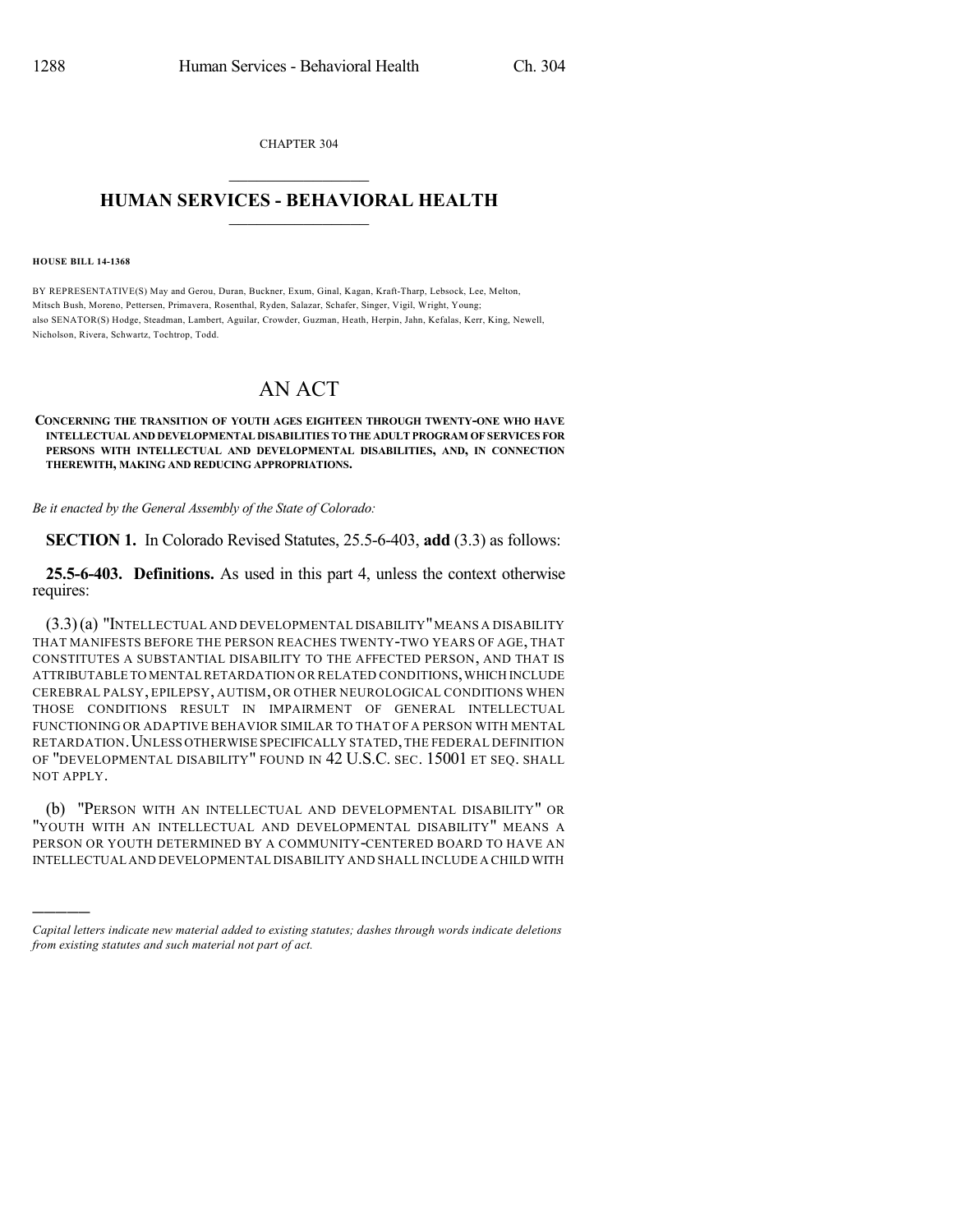A DEVELOPMENTAL DELAY.

(c) "CHILD WITH A DEVELOPMENTAL DELAY" MEANS:

(I) A PERSON LESS THAN FIVE YEARS OF AGE WITH DELAYED DEVELOPMENT AS DEFINED BY RULE OF THE STATE BOARD; OR

(II) A PERSON LESS THAN FIVE YEARS OF AGE WHO IS AT RISK OF HAVING A DEVELOPMENTAL DISABILITY AS DEFINED BY RULE OF THE STATE BOARD.

**SECTION 2.** In Colorado Revised Statutes, **add** 25.5-6-409.5 as follows:

**25.5-6-409.5. Transition plan for youth with intellectual and developmental disabilitiesto adultservices-legislative declaration - report- rules- cash fund - repeal.** (1) THE GENERAL ASSEMBLY FINDS AND DECLARES THAT:

(a) YOUTH WITH INTELLECTUAL AND DEVELOPMENTAL DISABILITIES WHO ARE EIGHTEEN TO TWENTY YEARS OF AGE ARE CURRENTLY SERVED THROUGH THE COUNTY CHILD WELFARE SYSTEM; AND

(b) THE HOME- AND COMMUNITY-BASED SERVICES PROGRAM FOR PERSONS WITH INTELLECTUAL AND DEVELOPMENTAL DISABILITIES IS BETTER DESIGNED TO MEET THE COMPLEX NEEDS OF THESE YOUTH.

(2) THEREFORE, THE GENERAL ASSEMBLY DECLARES THAT, IN ORDER TO HAVE A PERSON-CENTERED SYSTEM, YOUTH WITH INTELLECTUAL AND DEVELOPMENTAL DISABILITIES WHO ARE EIGHTEEN YEARS OF AGE AND OLDER WHO ARE CURRENTLY BEING SERVED THROUGH CHILD WELFARE SERVICES MUST BE TRANSITIONED TO THE HOME- AND COMMUNITY-BASED SERVICES PROGRAM FOR PERSONS WITH INTELLECTUAL AND DEVELOPMENTAL DISABILITIES AND A PLAN DEVELOPED FOR THE ONGOING TRANSITION OF SUCH YOUTH WHEN THEY TURN EIGHTEEN YEARS OF AGE EXCEPT IN EXTENUATING CIRCUMSTANCES WHEN THE COURT OR INTERDISCIPLINARY TEAM DETERMINES THAT IT IS NOT IN THE BEST INTEREST OF THE YOUTH TO TRANSITION.

(3) (a) ON OR BEFORE JUNE 30, 2014, EACH COUNTY DEPARTMENT OF HUMAN OR SOCIAL SERVICES SHALL IDENTIFY YOUTH WITH INTELLECTUAL AND DEVELOPMENTAL DISABILITIES WHO ARE RECEIVING SERVICES THROUGH THE CHILD WELFARE SYSTEM IN THAT COUNTY AND WHO:

(I) ARE TWENTY YEARS OF AGE OR OLDER AS OF JUNE 30, 2014;

(II) ARE NINETEEN YEARS OF AGE OR OLDER BUT YOUNGER THAN TWENTY-ONE YEARS OF AGE AS OF JUNE 30, 2014;

(III) ARE EIGHTEEN YEARS OF AGE OR OLDER BUT YOUNGER THAN TWENTY YEARS OF AGE AS OF JUNE 30, 2014; AND

(IV) WILL BECOME EIGHTEEN YEARS OF AGE ON OR AFTER JUNE 30, 2014, AND BEFORE JANUARY 1, 2015.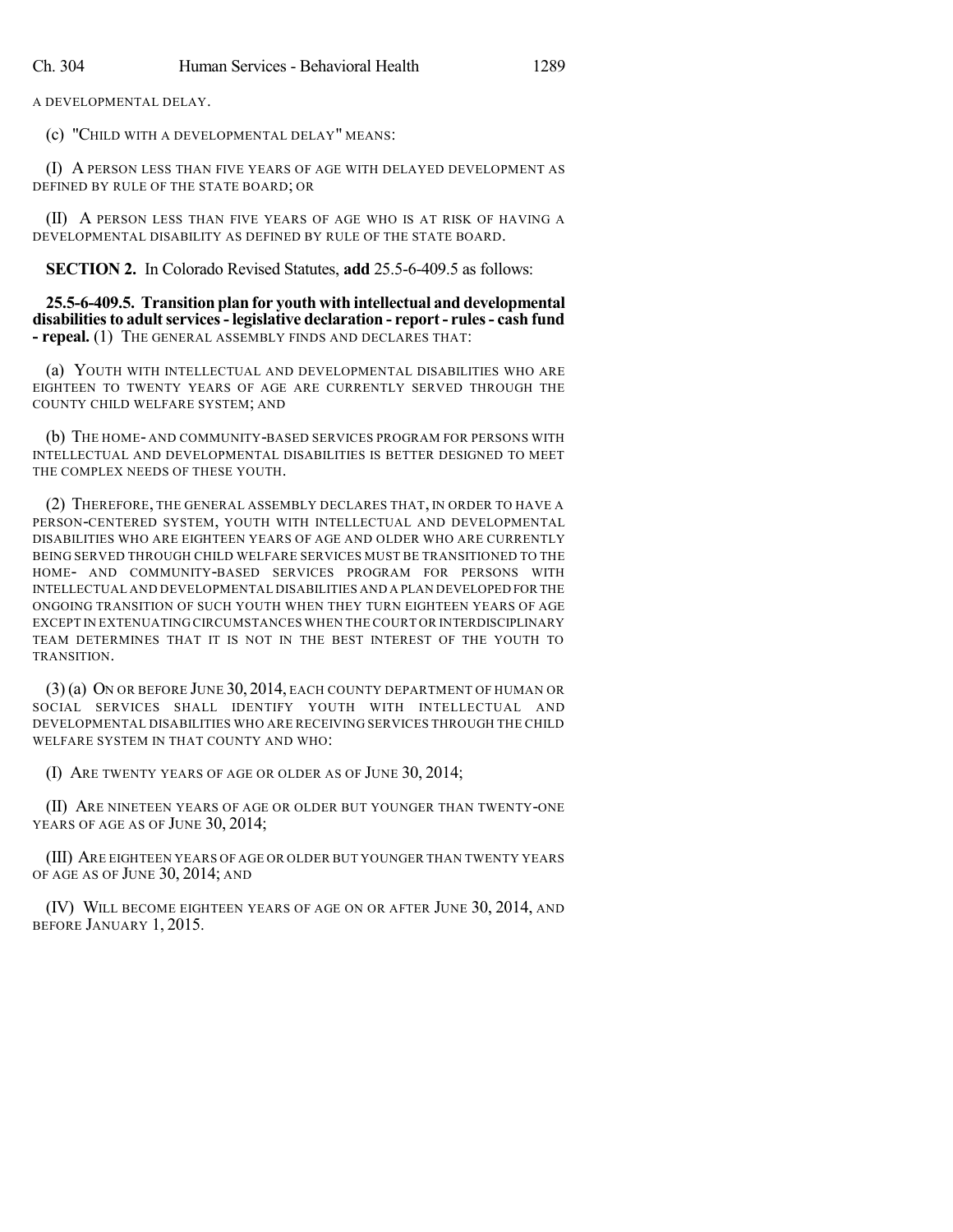(b) ON OR BEFORE OCTOBER 1, 2014, AND AS NECESSARY THEREAFTER, EACH COUNTY DEPARTMENT OF HUMAN OR SOCIAL SERVICES SHALL IDENTIFY YOUTH WITH INTELLECTUAL AND DEVELOPMENTAL DISABILITIES WHO ARE RECEIVING SERVICES THROUGH THE CHILD WELFARE SYSTEM IN THAT COUNTY AND WHO WILL BECOME EIGHTEEN YEARS OF AGE WITHIN THE FOLLOWING SIX MONTHS.

(c) EACH COUNTY DEPARTMENT OF HUMAN OR SOCIAL SERVICES SHALL DEVELOP A PLAN TO TRANSITION YOUTH IDENTIFIED PURSUANT TO PARAGRAPHS (a) AND (b) OF THIS SUBSECTION (3)TO ADULT SERVICES FOR PERSONS WITH INTELLECTUAL AND DEVELOPMENTAL DISABILITIES.THE TRANSITION PLAN MUST MEET THE CRITERIA SET FORTH IN SUBSECTION (4) OF THIS SECTION AND ANY RULES PROMULGATED BY THE STATE BOARD TO IMPLEMENT THIS SECTION. EACH COUNTY'S PLAN MUST PROVIDE FOR:

(I) YOUTH DESCRIBED IN PARAGRAPH (a) OF THIS SUBSECTION (3) TO BE TRANSITIONED AS SOON AS POSSIBLE BUT IN NO CASE LATER THAN JANUARY 1,2016; AND

(II) YOUTH DESCRIBED IN SUBPARAGRAPH (IV) OF PARAGRAPH (a) OF THIS SUBSECTION (3)OR PARAGRAPH (b) OF THIS SUBSECTION (3)TO BE TRANSITIONED AS SOON AS POSSIBLE BASED ON INDIVIDUAL NEEDS BUT IN NO CASE EARLIER THAN THEIR EIGHTEENTH BIRTHDAY.

(d) THE REQUIREMENT TO TRANSITION YOUTH AS SET FORTH IN PARAGRAPH (c) OF THIS SUBSECTION (3) DOES NOT APPLY TO YOUTH CURRENTLY SERVING A SENTENCE IN THE DIVISION OF YOUTH CORRECTIONS OR TO YOUTH UNDER A COURT ORDER IN A JUVENILE DELINQUENCY CASE, UNLESS THE COURT APPROVES THE TRANSITION BY WRITTEN COURT ORDER.

(4) FOR EACH YOUTH WITH INTELLECTUAL AND DEVELOPMENTAL DISABILITIES WHO IS GOING TO BE TRANSITIONED TO ADULT SERVICES FOR PERSONS WITH INTELLECTUAL AND DEVELOPMENTAL DISABILITIES PURSUANT TO SUBSECTION (3) OF THIS SECTION, THE COUNTY DEPARTMENT OF HUMAN OR SOCIAL SERVICES THAT IS CURRENTLY PROVIDING SERVICES TO THE YOUTH THROUGH ITS CHILD WELFARE SYSTEM SHALL DEVELOP A TRANSITION PLAN FOR THAT YOUTH. THE TRANSITION PLAN MUST, AT A MINIMUM:

(a) INCLUDE THE DEPARTMENT-PRESCRIBED ASSESSMENT PROVIDED BY THE COMMUNITY-CENTER BOARD THAT IS PERFORMED AS SOON AS POSSIBLE FOR THOSE YOUTH WHO ARE BEING TRANSITIONED PURSUANT SUBSECTION (3) OF THIS SECTION AND AT SEVENTEEN AND A HALF YEARS OF AGE FOR THOSE YOUTH WHO ARE BEING TRANSITIONED PURSUANT TO SUBPARAGRAPH (IV) OF PARAGRAPH (a) OF SUBSECTION (3) OF THIS SECTION OR PARAGRAPH (b) OF SUBSECTION (3) OF THIS SECTION. IN ALL INSTANCES, THE ASSESSMENT MUST BE COMPLETED WITHIN SIX MONTHS OF A YOUTH'S TRANSITION TO ADULT SERVICES.

PROVIDE FOR THE SOCIAL, HABILITATIVE, REMEDIAL, RESIDENTIAL, EDUCATIONAL, HEALTH, AND OTHER NEEDS OF THE YOUTH WHO IS BEING TRANSITIONED; AND

(c) ADDRESS ANY LEGAL NEEDS CONCERNING GUARDIANSHIP OF THE YOUTH WHO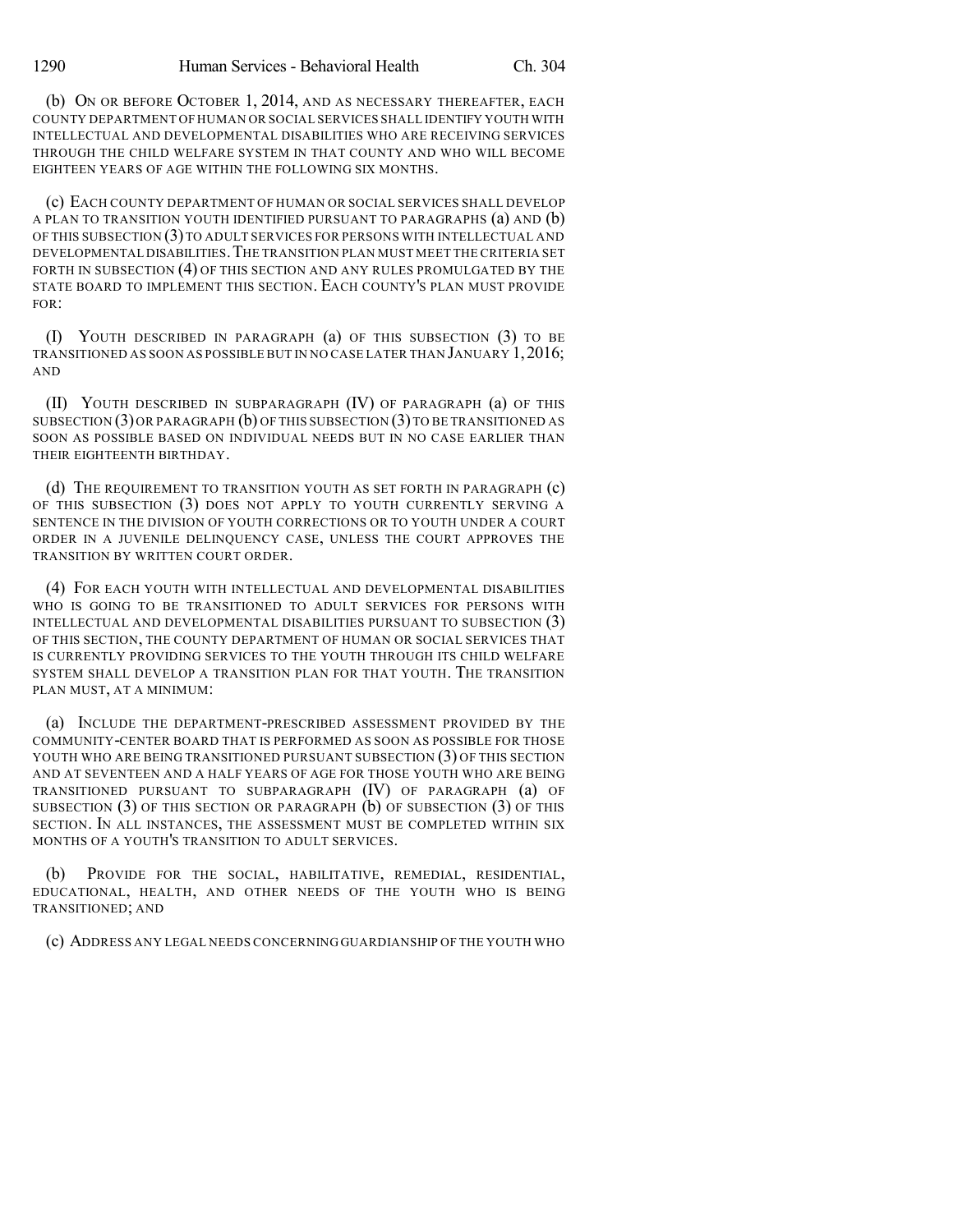IS BEING TRANSITIONED.

(5) IN ALL INSTANCES,THE INVOLVED PARTIES AND THE COUNTY DEPARTMENT OF HUMAN OR SOCIAL SERVICES SHALL CONSIDER AND PLACE PRECEDENCE ON THE BEST INTEREST OF THE YOUTH PRIOR TO THE TRANSITION PROCESS, AS SET FORTH IN SECTIONS 19-3-205 AND 19-3-213, C.R.S.

(6) IT IS THE INTENT OF THE GENERAL ASSEMBLY THAT COUNTY CHILD WELFARE SYSTEMS AND COMMUNITY-CENTERED BOARDS COLLABORATE TO ENSURE MINIMAL DISRUPTION FOR YOUTH DURING THE TRANSITION PROCESS.

(7) THE MEDICAL SERVICES BOARD AND THE STATE BOARD OF HUMAN SERVICES MAY PROMULGATE RULES AS NECESSARY AND APPROPRIATE FOR THE IMPLEMENTATION OF THIS SECTION.

(8) THE DEPARTMENT SHALL SUBMIT A REPORT TO THE JOINT BUDGET COMMITTEE ON OR BEFORE JANUARY 1, 2015, AND ON OR BEFORE JANUARY 1, 2016, ON THE STATUS OF THE YOUTH BEING TRANSITIONED. THE REPORT MUST INCLUDE, AT A MINIMUM:

(a) THE NUMBER OF YOUTH TRANSITIONED TO DATE BY COUNTY;

(b) THE NEEDS ASSESSMENT OF THE YOUTH WHO HAVE BEEN TRANSITIONED; AND

(c) THE TYPE OF ADULT RESIDENTIAL LOCATIONS OF THE YOUTH WHO HAVE BEEN TRANSITIONED.

(9) (a) THERE IS HEREBY CREATED IN THE STATE TREASURY THE CHILD WELFARE TRANSITION CASH FUND, REFERRED TO IN THIS SECTION AS THE "FUND", CONSISTING OF MONEYS THAT THE GENERAL ASSEMBLY APPROPRIATES THERETO. ON JULY 1, 2014, THE STATE TREASURER SHALL DEDUCT TWO MILLION EIGHT HUNDRED TWENTY-NINE THOUSAND FIVE HUNDRED EIGHTY-SIX DOLLARS FROM THE GENERAL FUND AND TRANSFER SUCH SUM TO THE FUND. THE GENERAL ASSEMBLY SHALL ANNUALLY APPROPRIATE MONEYS IN THE FUND FOR THE DIRECT AND INDIRECT COSTS ASSOCIATED WITH IMPLEMENTING THIS SECTION. ANY UNEXPENDED AND UNENCUMBERED MONEYS FROM AN APPROPRIATION MADE PURSUANT TO THIS PARAGRAPH (a) FOR THE FISCAL YEAR COMMENCING ON JULY 1, 2014, REMAIN AVAILABLE FOR EXPENDITURE IN THE NEXT FISCAL YEAR WITHOUT FURTHER APPROPRIATION.THE STATE TREASURER MAY INVEST ANY MONEYS IN THE FUND NOT EXPENDED FOR THE PURPOSE OF THIS SECTION AS PROVIDED BY LAW. THE STATE TREASURER SHALL CREDIT ALL INTEREST AND INCOME DERIVED FROM THE INVESTMENT AND DEPOSIT OF MONEYS IN THE FUND TO THE FUND.ANY UNEXPENDED AND UNENCUMBERED MONEYS REMAINING IN THE FUND AT THE END OF A FISCAL YEAR REMAIN IN THE FUND AND SHALL NOT BE CREDITED OR TRANSFERRED TO THE GENERAL FUND OR ANOTHER FUND; EXCEPT THAT THE STATE TREASURER SHALL TRANSFER ANY UNEXPENDED AND UNENCUMBERED MONEYS REMAINING IN THE FUND AT THE TIME OF ITS REPEAL TO THE GENERAL FUND.

(b) THIS SUBSECTION (9) IS REPEALED, EFFECTIVE JULY 1, 2016.

**SECTION 3.** In Colorado Revised Statutes, 26-5-102, **add** (2) (j) as follows: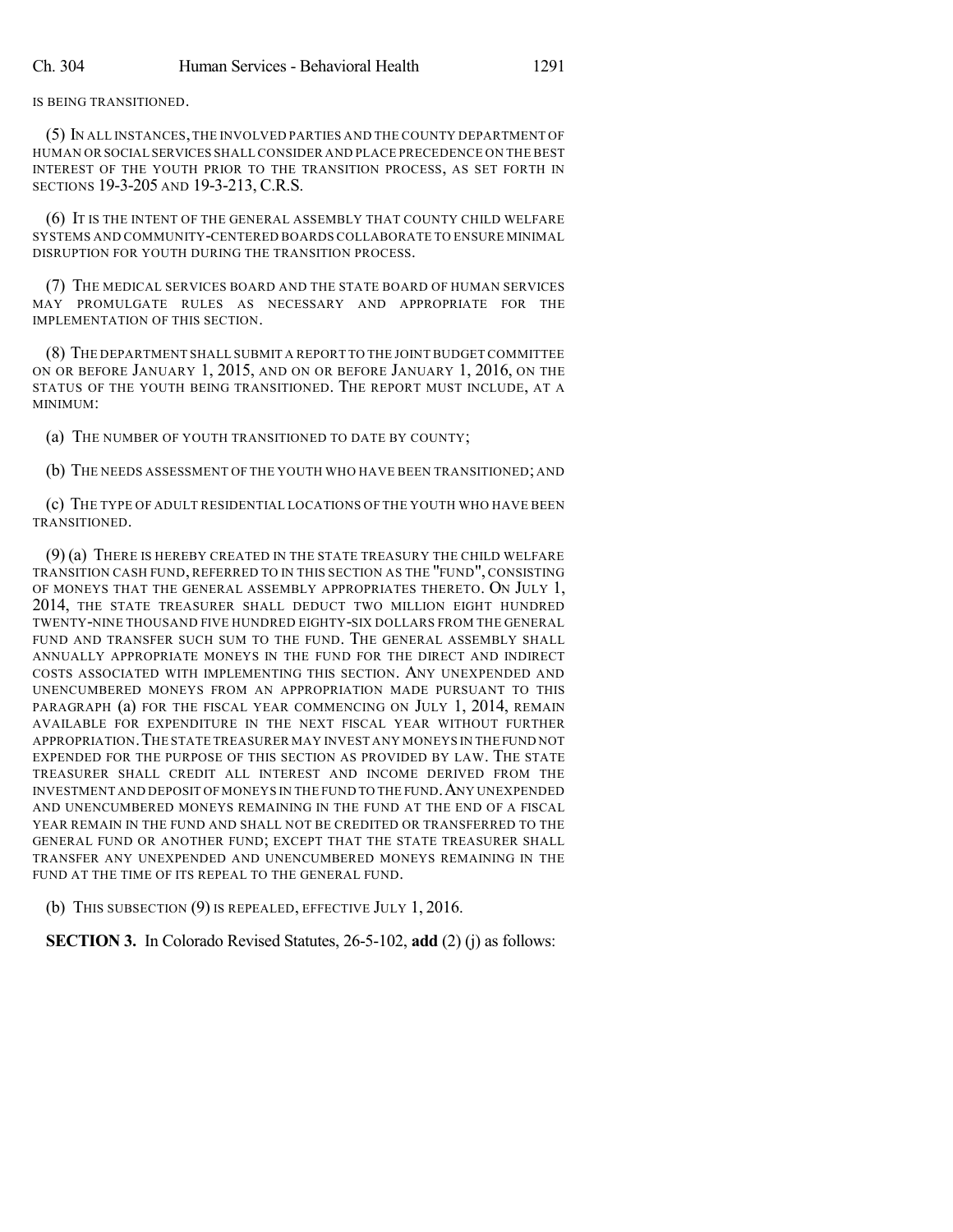**26-5-102. Provision of child welfare services - system reform goals.** (2) Reforms in child welfare and related delivery systems shall be directed at the following objectives:

(j) SUCCESSFUL TRANSITION OF INDIVIDUALS EIGHTEEN TO TWENTY YEARS OF AGE WITH INTELLECTUAL AND DEVELOPMENTAL DISABILITIES TO ADULT SERVICES FOR INDIVIDUALS WITH INTELLECTUAL AND DEVELOPMENTAL DISABILITIES PURSUANT TO SECTION 25.5-6-409.5, C.R.S.

**SECTION 4. Appropriation - adjustments to 2014 long bill.** For the implementation of this act, the general fund appropriation made in the annual general appropriation act to the department of human services, division of child welfare, for child welfare services, for the fiscal year beginning July 1, 2014, is decreased by \$2,829,586.

**SECTION 5. Appropriation.** In addition to any other appropriation, there is hereby appropriated, out of any moneys in the child welfare transition cash fund created in section 25.5-6-409.5 (9) (a), Colorado Revised Statutes, not otherwise appropriated, to the department of human services, for the fiscal year beginning July 1, 2014, the sum of \$2,829,586, or so much thereof as may be necessary, for allocation to the division of child welfare for services to youth who will be transitioned pursuant to section 25.5-6-409.5, Colorado Revised Statutes, related to the implementation of this act. Once a youth served with moneys appropriated to the department of human services in this section 5 is transitioned to the home- and community-based waiver services program for persons with intellectual and developmental disabilities pursuant to section 25.5-6-409.5, Colorado Revised Statutes, the moneys associated with that youth shall no longer be available to the department of human services. Additionally, it is the intent of the General Assembly that these moneys be counted as part of the state dollars calculated in the county block grant allocation.

**SECTION 6. Appropriation.** In addition to any other appropriation, there is hereby appropriated, to the department of health care policy and financing, for the fiscal year beginning July 1, 2014, the sum of \$5,746,227, or so much thereof as may be necessary, for allocation to the division of intellectual and developmental disabilities for program costs related to home- and community-based waiver services for youth with intellectual and developmental disabilities who will be transitioned pursuant to section 25.5-6-409.5, Colorado Revised Statutes, and served by the funding in section 5 of this act by the department of human services. Of said sum, \$2,829,586, or so much thereof that remains from the appropriation in section 5 of this act shall be from the child welfare transition cash fund created in section 25.5-6-409.5 (9) (a), Colorado Revised Statutes, and \$2,916,641, or so much as necessary to match the cash funds amount from the child welfare transition cash fund created in section 25.5-6-409.5 (9) (a), shall be from federal funds. It is the intent of the General Assembly that once a youth that is served with moneys appropriated to the department of human services in section 5 of this act is transitioned from child welfare services to home- and community-based services waiver program for persons with intellectual and developmental disabilities pursuant to section 25.5-6-409.5, Colorado Revised Statutes, the moneys associated with that youth shall be available to the department of health care policy and financing in this section 6.